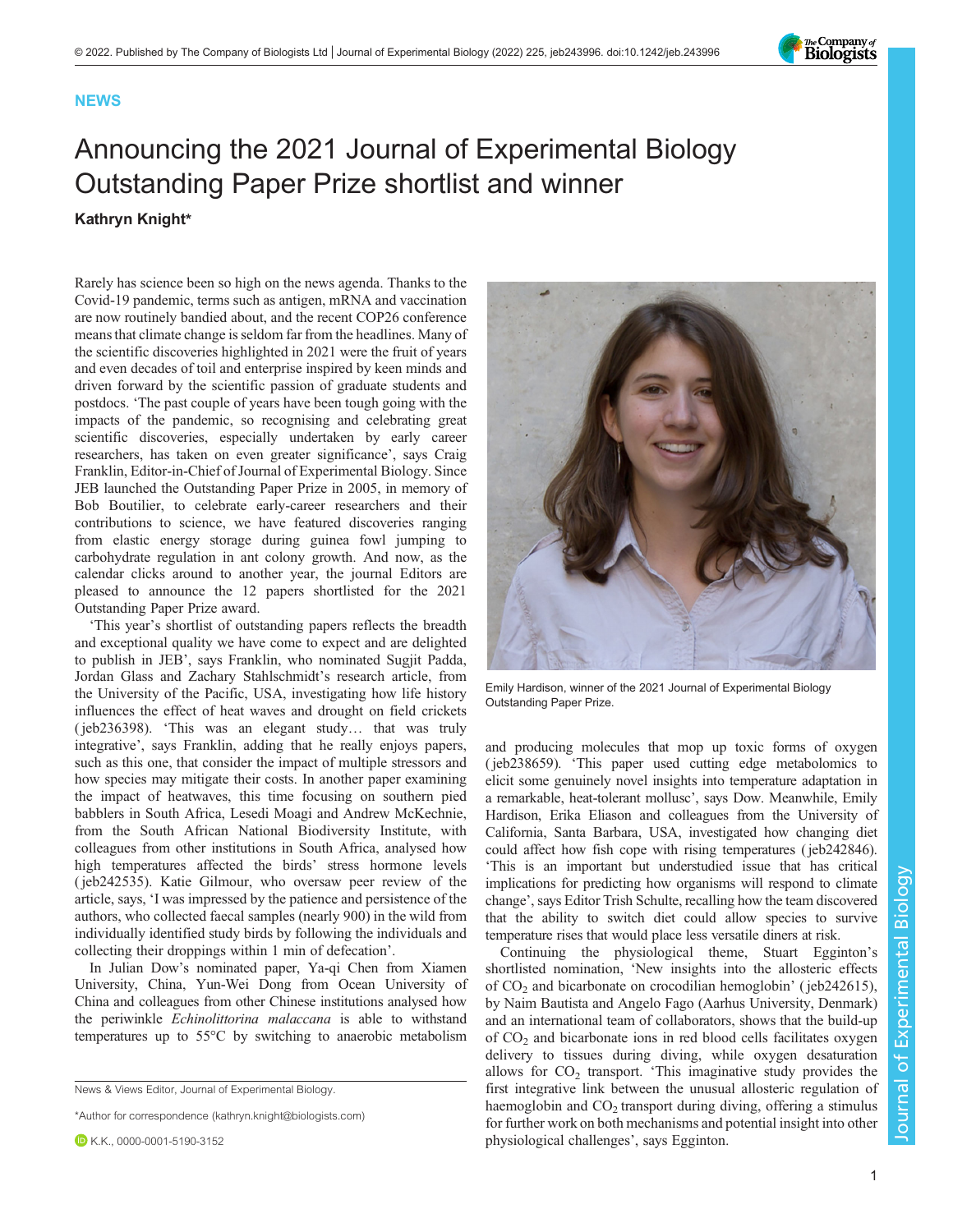Monica Daley, Sheila Patek and Pat Wright each nominated papers investigating the mechanical and structural properties of three uniquely different structures: mussel shells, eggshells and robin moth cocoons. Reflecting on Rachel Crane and Mark Denny's analysis revealing that fractured mussel shells recover their strength and heal dramatically within a matter of days ( [jeb242681](https://journals.biologists.com/jeb/article/224/19/jeb242681/272465)), Daley says 'The authors present a clear and thorough investigation of the timeline for shell repair, showing evidence of surprisingly rapid repair and do a great job discussing the broader implications for ecological risks and benefits for survival'. In contrast, the eggs of brown-headed cowbirds have to withstand the malicious pecks of other cowbirds intent upon parasitising the nest in which they were deposited by their parents [\( jeb243016\)](https://journals.biologists.com/jeb/article/224/17/jeb243016/272027). 'The authors [Analía López from the Universidad de Buenos Aires, Argentina and colleagues from Argentina and the USA] integrated substantial crossspecies field work with rigorous experimental methods to compare eggshell mechanical properties, morphology, and even ultrastructural features', says Patek, adding 'This is a truly impressive and fascinating paper'. Moving on to the relative benefits of the cocoon designs used by overwintering robin moth pupae, Wright recalls the inventive analysis of Adam Parlin and Patrick Guerra (University of Cincinnati, USA), revealing that baggy cocoons are capable of storing water during dry winters, while more compact cocoons offer better protection from damp conditions during wet winters [\( jeb239780\)](https://journals.biologists.com/jeb/article/224/10/jeb239780/268388/Dimorphic-cocoons-of-the-robin-moth-Hyalophora). This strategy ensures that some pupae develop successfully, regardless of the conditions they endure. 'I really like how the authors set out clear hypotheses and used inventive methodology to understand a fundamental and intriguing structure–function relationship', she says.

Switching focus to neuroethology, another core field in the journal, Almut Kelber's nominated paper investigates how echolocating harbour porpoises distinguish objects that should be too close together to be distinguished, while Ken Lukowiak's nomination looks at how fruit fly memories are impacted by their gut flora. 'I like studies that ask a seemingly simple question that is highly sophisticated at the same time', says Kelber, referring to the study by Chloe Malinka and colleagues from the University of Aarhus, where they presented harbour porpoises with spheres that were as little as 13.5 cm apart, to find out whether the porpoises were capable of distinguishing them by echolocation ( [jeb242779](https://journals.biologists.com/jeb/article/224/16/jeb242779/271830/Directional-biosonar-beams-allow-echolocating)). 'Not only does the paper answer the question  $-$  it is possible to distinguish much closer objects than expected from their neural sound analysis system – but it also reveals the strategies that the animals use', says Kelber. Equally impressively, Valeria Silva and colleagues from the Universidad de Valparaíso, Chile, painstakingly bred fruit flies lacking a gut microbiome and the team was able to show that sleep, memory and ability to learn in the insects lacking gut flora were significantly impaired ( [jeb233619](https://journals.biologists.com/jeb/article/224/3/jeb233619/223434)). '[This] is a lesson that all of us should take to heart', warns Lukowiak.

The final pair of shortlisted papers consider different aspects of flight: from the hunting strategy of novice gyrfalcons to the developmental pathways that have led to the glasswing butterfly's eponymously transparent wings. Monica Daley, says the paper by Caroline Brighton and colleagues from the University of Oxford, UK, and Wingbeat Ltd [\[ jeb238493\]](https://journals.biologists.com/jeb/article/224/5/jeb238493/237531), edited by retired Deputy Editor-in-Chief Andy Biewener, 'presents a very nice application and integration of flight navigation theory to predict attack flight behaviours'. She adds, 'The authors very effectively combined challenging experiments with hypothesis-driven model-based predictions and find interesting differences in navigation behaviours between gyrfalcons and peregrine falcons'. Meanwhile, in the paper nominated by Sanjay Sane, Aaron

## 2021 Journal of Experimental Biology Outstanding Paper Prize shortlist

Bautista, N. M., Malte, H., Natarajan, C., Wang, T., Storz, J. F. and Fago, A. (2021). New insights into the allosteric effects of  $CO<sub>2</sub>$  and bicarbonate on crocodilian hemoglobin. J. Exp. Biol. 224, jeb242615. doi:10.1242/jeb.242615.

Brighton, C. H., Chapman, K. E., Fox, N. C. and Taylor, G. K. (2021). Attack behaviour in naive gyrfalcons is modelled by the same guidance law as in peregrine falcons, but at a lower guidance gain. J. Exp. Biol. 224, jeb238493. doi:10.1242/jeb.238493.

Chen, Y.-q., Wang, J., Liao, M.-i., Li, X.-x. and Dong, Y.-w. (2021). Temperature adaptations of the thermophilic snail Echinolittorina malaccana: insights from metabolomic analysis. J. Exp. Biol. 224, jeb238659. doi:10.1242/jeb.238659.

Crane, R. L., Diaz Reyes, J. L. and Denny, M. W. (2021). Bivalves rapidly repair shells damaged by fatigue to bolster strength. J. Exp. Biol. 224, jeb242681. doi:10.1242/jeb.242681.

Hardison, E. A., Kraskura, K., Van Wert, J., Nguyen, T. and Eliason, E. J. (2021). Diet mediates thermal performance traits: implications for marine ectotherms. J. Exp. Biol. 224, jeb242846. doi:10.1242/jeb.242846.

López, A. V., Bolmaro, R. E., Ávalos, M., Gerschenson, L. N., Reboreda, J. C., Fiorini, Vanina D., Tartalini, V., Risso, P. and Hauber, M. E. (2021). How to build a puncture- and breakage-resistant eggshell? Mechanical and structural analyses of avian brood parasites and their hosts. J. Exp. Biol. 224, jeb243016. doi:10.1242/jeb.243016.

Malinka, C. E., Rojano-Doñate, L. and Madsen, P. T. (2021). Directional biosonar beams allow echolocating harbour porpoises to actively discriminate and intercept closely spaced targets. J. Exp. Biol. 224, jeb242779. doi:10.1242/jeb.242779.

Moagi, L. L, Bourne, A. R., Cunningham, S. J., Jansen, R., Ngcamphalala, C. A., Ganswindt, A., Ridley, A. R. and McKechnie, A. E. (2021). Hot days are associated with short-term adrenocortical responses in a southern African arid-zone passerine bird. J. Exp. Biol. 224, jeb242535. doi:10.1242/jeb.242535.

Padda, S. S., Glass, J. R. and Stahlschmidt, Z. R. (2021). When it's hot and dry: life-history strategy influences the effects of heat waves and water limitation J. Exp. Biol. 224, jeb236398. doi:10.1242/jeb.236398.

Parlin, A. F. and Guerra, P. A. (2021). Dimorphic cocoons of the robin moth, Hyalophora cecropia, reflect the existence of two distinct architectural syndromes. J. Exp. Biol. 224, jeb239780. doi:10.1242/ jeb.239780.

Pomerantz, A. F., Siddique, R. H., Cash, E. I., Kishi, Y., Pinna, C., Hammar, K., Gomez, D., Elias, M. and Patel, N. H. (2021). Developmental, cellular and biochemical basis of transparency in clearwing butterflies. J. Exp. Biol. 224, jeb237917. doi:10.1242/ jeb.237917.

Silva, V., Palacios-Muñoz, A., Okray, Z., Adair, K. L., Waddell, S., Douglas, A. E. and Ewer, J. (2021). The impact of the gut microbiome on memory and sleep in Drosophila. J. Exp. Biol. 224, jeb233619. doi:10.1242/jeb.233619.

Pomerantz from the University of California, Berkeley, USA, and colleagues discovered that the scales on transparent regions of the butterfly wings were thin and bristly, in contrast to the flat round scales on opaque sections [\( jeb237917\)](https://journals.biologists.com/jeb/article/224/10/jeb237917/268372). They also revealed that the scales on transparent sections have a unique coating, which could inspire the next generation of anti-reflective materials. 'The paper was fascinating!', exclaims Sane, adding that the team used a series of approaches, including confocal microscopy, electron microscopy and developmental techniques.

Considering the 2021 shortlisted papers, Franklin says, 'It was an extremely difficult task to come up with an overall winner as all the